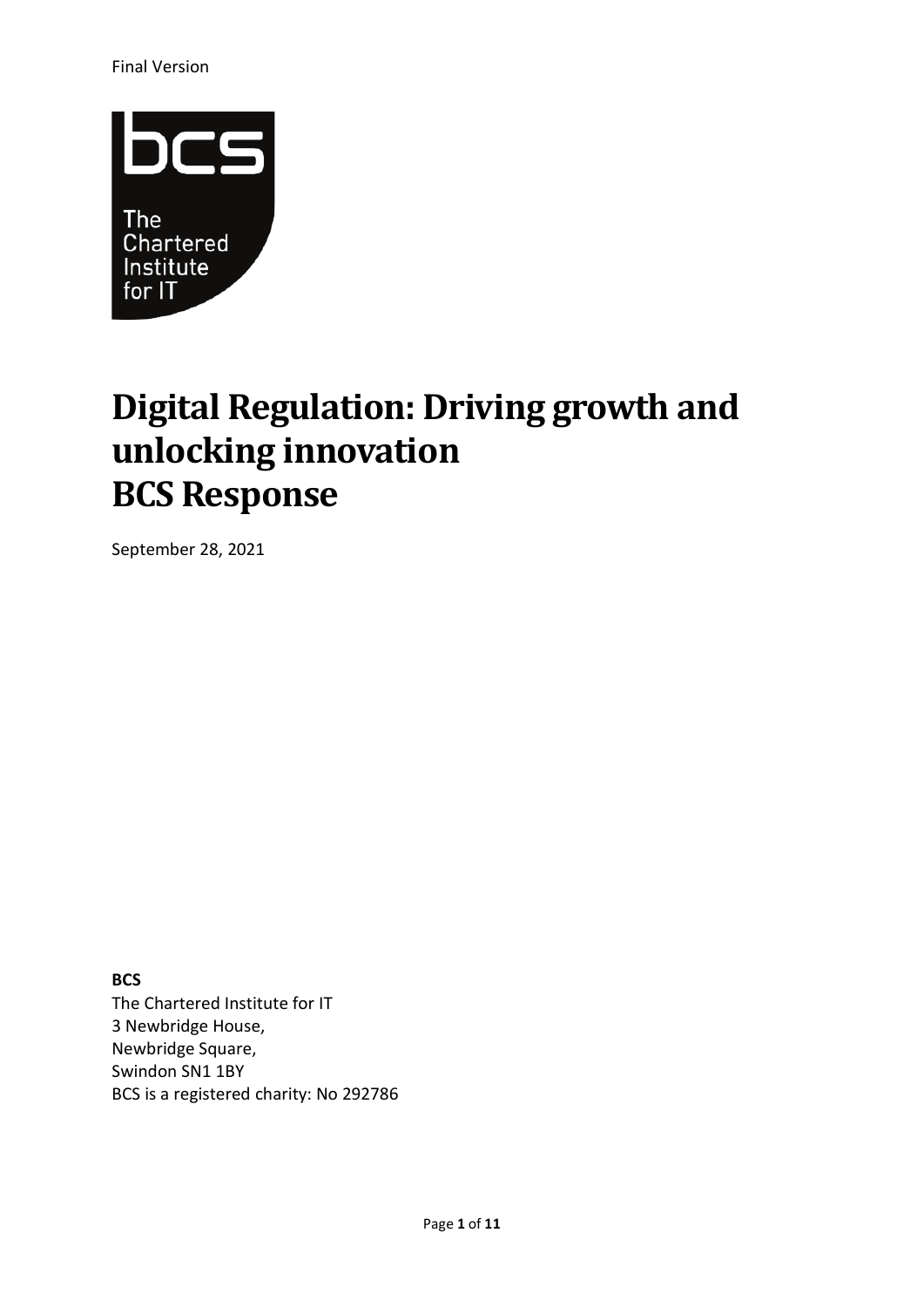## **Table of Contents**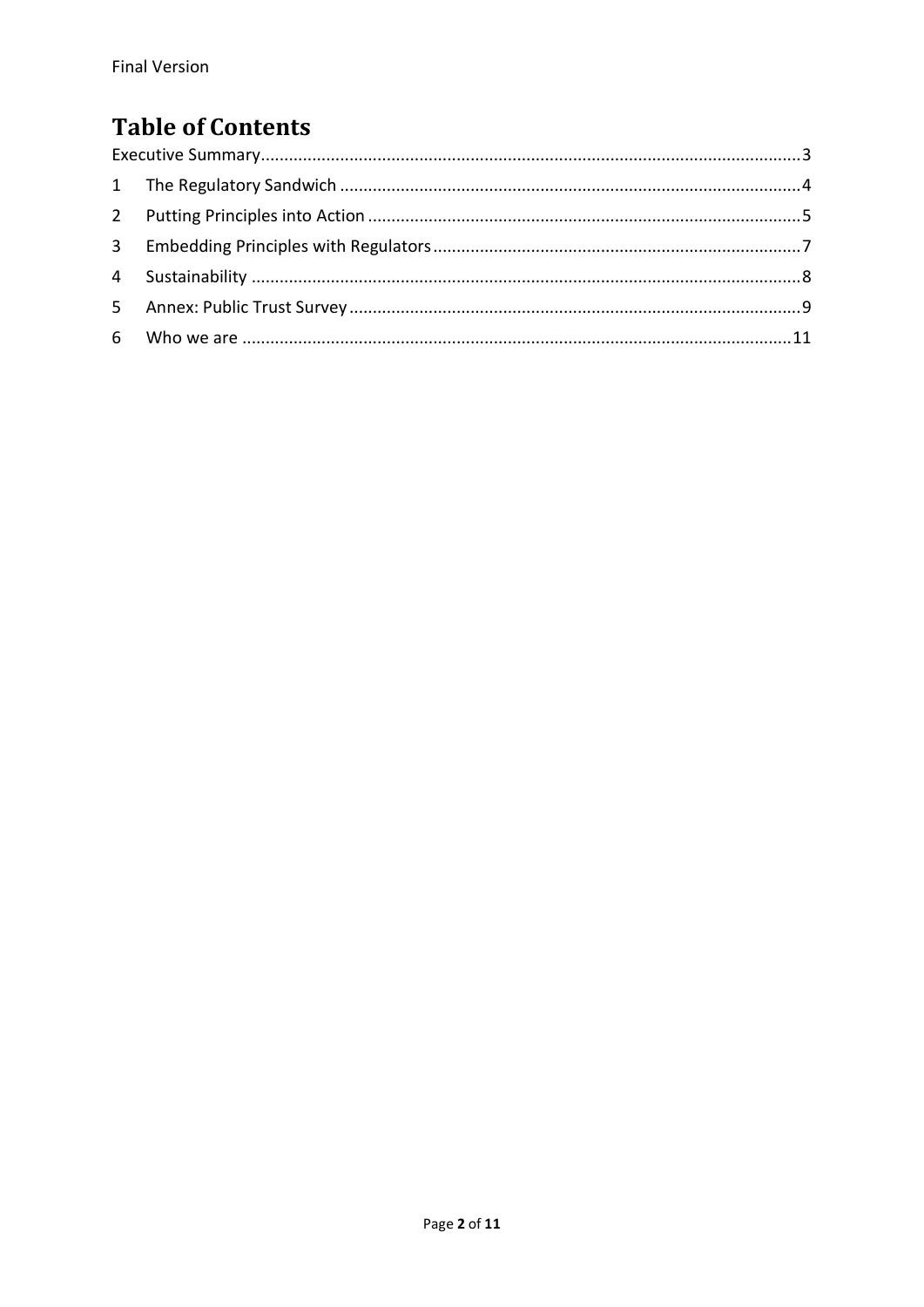#### <span id="page-2-0"></span>**Executive Summary**

This document is the BCS response to the UK government consultation<sup>1</sup> on 'Digital Regulation: Driving growth and unlocking innovation'.

BCS welcomes the government focus in the Plan for Digital Regulation (the Plan) on stimulating innovation, productivity and growth through digital technologies and the need to foster constructive competition. We also welcome the recognition of the key role that government regulation and regulators have to play in delivering on these objectives. We feel the Plan needs to be more explicit about providing tangible and sustainable benefits to society as well as delivering economic growth and improved productivity.

We therefore have not provided detailed responses to each question in the consultation, and have instead provided a summary of enhancements to the plan that will lead to greater public benefit, and which can be supported by continuous improvements in professional practice that will be needed to deliver the truly ethical innovation that is at the heart of the Plan.

In our view the Plan needs to be clearer and more compelling about the role of digital regulation and of digital regulators in:

• **building public trust** that digital technologies are developed and used to benefit society

The need for public trust has been highlighted in the Plan and also, for example, in the National Data Strategy<sup>2</sup>, the Artificial Intelligence Roadmap<sup>3</sup> and the National Innovation Strategy<sup>4</sup>. Public trust is earned when an organisation and the professionals within that organisation demonstrate they are highly competent, exhibit strong ethical behaviour and make themselves accountable for what they do. This means supporting the development of competency, ethics and accountability in the digital sector should be a key objective of future government regulation with regard to building public trust.

In particular then, where the Plan talks about the need for regulation to foster innovation, it should emphasise that:

• Regulation needs to foster **ethical**, **inclusive**, and **sustainable** innovation

Where the Plan talks about the need for regulation to encourage competition, it should also emphasise that:

• Regulation has an important role in developing competitive markets so that they favour organisations and professionals that are highly **competent**, **ethical** and **accountable**

<sup>1</sup> [https://www.gov.uk/government/publications/digital-regulation-driving-growth-and-unlocking](https://www.gov.uk/government/publications/digital-regulation-driving-growth-and-unlocking-innovation/digital-regulation-driving-growth-and-unlocking-innovation)[innovation/digital-regulation-driving-growth-and-unlocking-innovation](https://www.gov.uk/government/publications/digital-regulation-driving-growth-and-unlocking-innovation/digital-regulation-driving-growth-and-unlocking-innovation) <sup>2</sup> <https://www.gov.uk/guidance/national-data-strategy>

<sup>3</sup>

[https://assets.publishing.service.gov.uk/government/uploads/system/uploads/attachment\\_data/file/949539/](https://assets.publishing.service.gov.uk/government/uploads/system/uploads/attachment_data/file/949539/AI_Council_AI_Roadmap.pdf) [AI\\_Council\\_AI\\_Roadmap.pdf](https://assets.publishing.service.gov.uk/government/uploads/system/uploads/attachment_data/file/949539/AI_Council_AI_Roadmap.pdf)

<sup>4</sup> <https://www.gov.uk/government/publications/uk-innovation-strategy-leading-the-future-by-creating-it>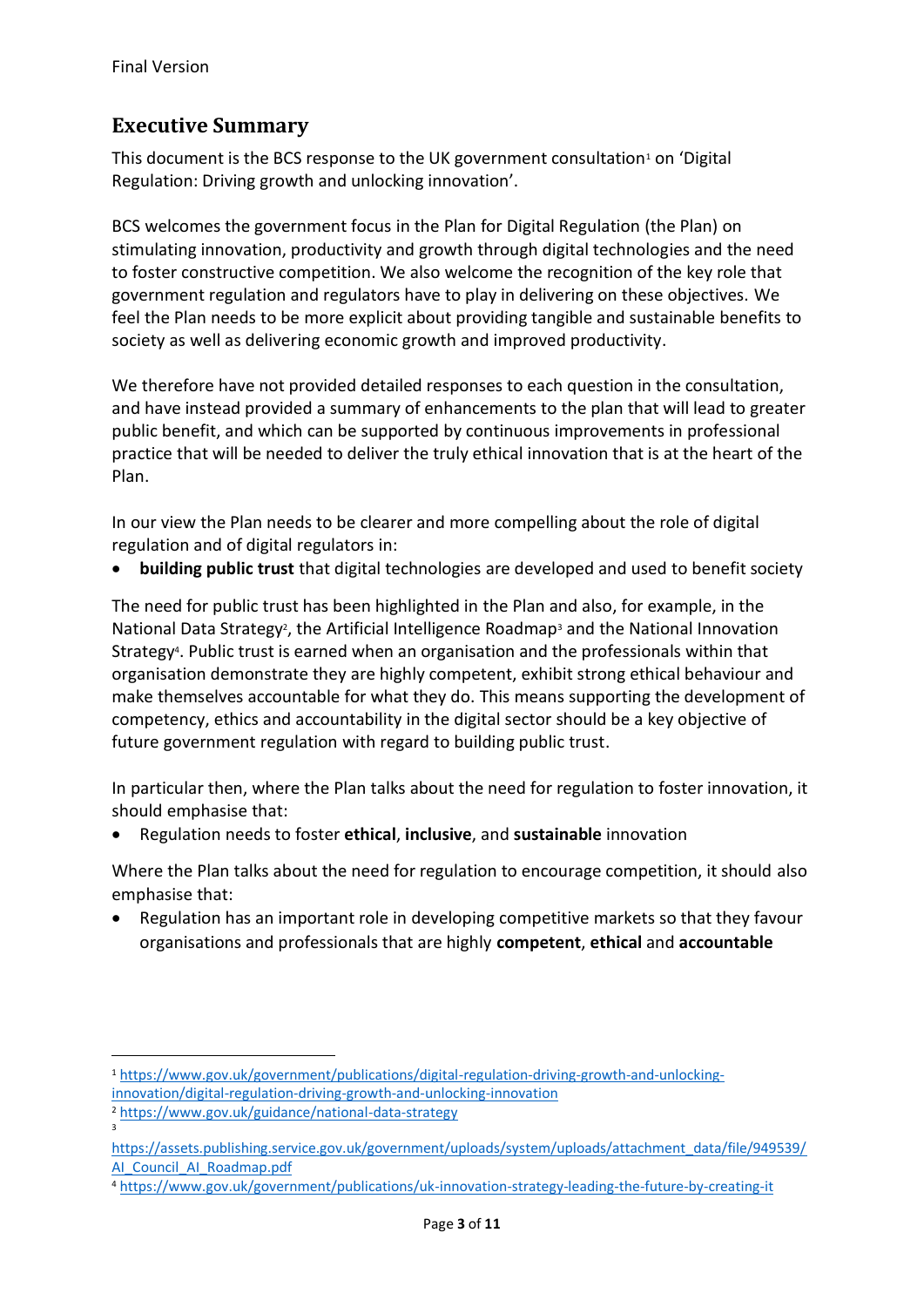Finally where the Plan talks about protecting fundamental rights, it also needs to state that:

• Regulation should incentivise stakeholders to **advance digital technologies to solve key societal challenges**, such as concerning climate change, an ageing population, and the digital divide

To implement these principles regulators should establish collaborative partnerships with companies that use digital technologies as well as those that develop them. They should also work collaboratively with organisations such as learned societies, national academies and professional bodies that have expertise in advancing professional practice in technology for the benefit of the public.

#### <span id="page-3-0"></span>**1 The Regulatory Sandwich**

[Figure 1](#page-3-1) illustrates the need for regulation that on the one hand fosters public trust in digital innovation, which is based on ensuring competency, ethical behaviour and accountability, and on the other hand that enables knowledge transfer, sustainable deployment and adoption of innovation in real world settings. This includes business strategies that are focused on innovation as a means of maximising productivity and growth of UK PLC.



*Figure 1: the Regulatory Sandwich*

<span id="page-3-1"></span>Truly successful innovation that is widely adopted is **underpinned by public trust.** Public trust in the development and application of digital technologies is founded on the knowledge that computing practitioners<sup>5</sup> are competent, ethical and accountable (these are the three overarching principles of professionalism). That means building public trust requires public policy and regulation of data and digital that supports the continuous development of **professionalism**.

Employers large and small have told BCS during many consultations that innovation requires **diverse interdisciplinary teams** that are highly skilled at **ethically**:

- transferring a deep scientific knowledge of computing into business contexts (**Knowledge Transfer**)
- engineering digital systems that meet business needs (**Real World Deployment**)
- managing the adoption of digital technologies and maximising their value across

<sup>5</sup> Computing practitioners in this context includes computer scientists, software developers, health informaticians, data scientists, AI practitioners, and all those involved in developing, adopting or managing information technologies.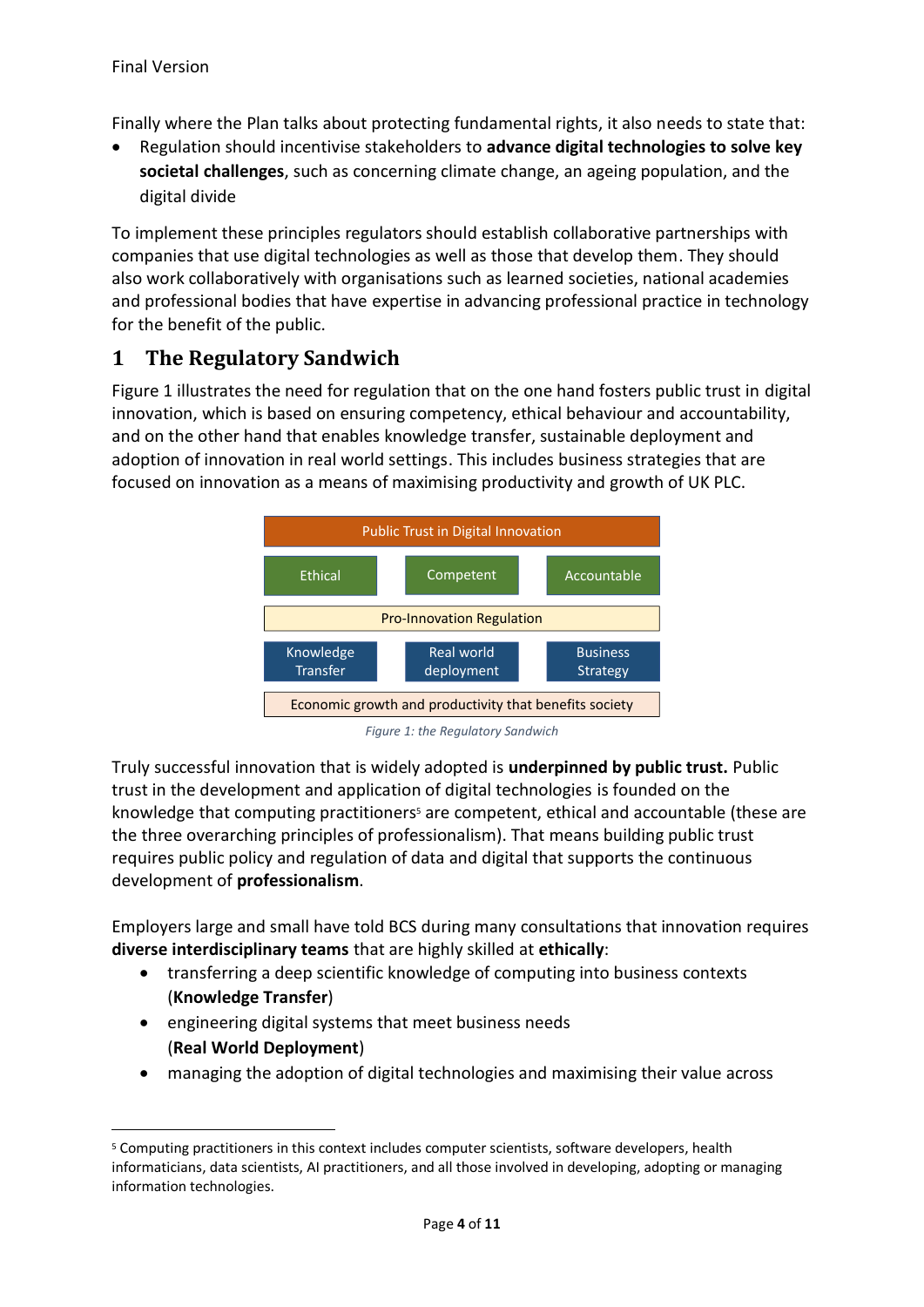strategic business units (**Business Strategy**)

It should be recognised that in developing digital regulatory frameworks this dual role of regulation, as illustrated in [Figure 1,](#page-3-1) needs to be properly factored into policy formulation and implementation. In particular when promoting innovation policy makers should understand how it flows from a combination of knowledge transfer, real world deployment and transformation of business strategy.

Also it is important to note that employers themselves are supporters of appropriate constructive challenge around ethical practice, competency and accountability when it can be shown to support innovation as outlined in the above regulatory sandwich. All of which shows that regulations that promote and supports the development of professionalism (as outlined above) will help to deliver the key objectives in the government's Digital Regulation Plan.

#### <span id="page-4-0"></span>**2 Putting Principles into Action**

Government has made clear the importance of qualified professionals in the UK's recovery from Covid and adapting to life outside the EU. For example<sup>6</sup>:

"*Qualified professionals work at the forefront of our public services and are crucial to the UK's world-leading services sectors. Consumers value the high-quality services that they receive from these professionals*."

Qualified professionals will have responsibility for implementing regulatory frameworks in the workplace, and will need to understand how to incorporate new or changed regulations within their professional practice. It is essential regulators work collaboratively with the professions, including professional bodies, when new regulations are being considered, or when there is expert opinion needed on the most effective mechanisms for achieving desired regulatory outcomes.

[Table 1](#page-6-1) below shows the key objectives from the Plan explaining how digital regulatory principles will be put into action, together with the BCS expert view on what needs to be added to those objectives to ensure they can be best supported by innovations to professional practice. In addition we have included the following objective which is not currently in the published plan, and which we believe is essential in our post-Covid, post-EU world.

**Additional Regulatory Objective**: The UK leads the world in leveraging regulation to develop the gold standard in digital professional practice, delivered through proactive cooperative between regulators, employers, professional bodies and citizens.

<sup>6</sup> https://www.gov.uk/government/consultations/recognition-of-professional-qualifications-and-regulation-ofprofessions-call-for-evidence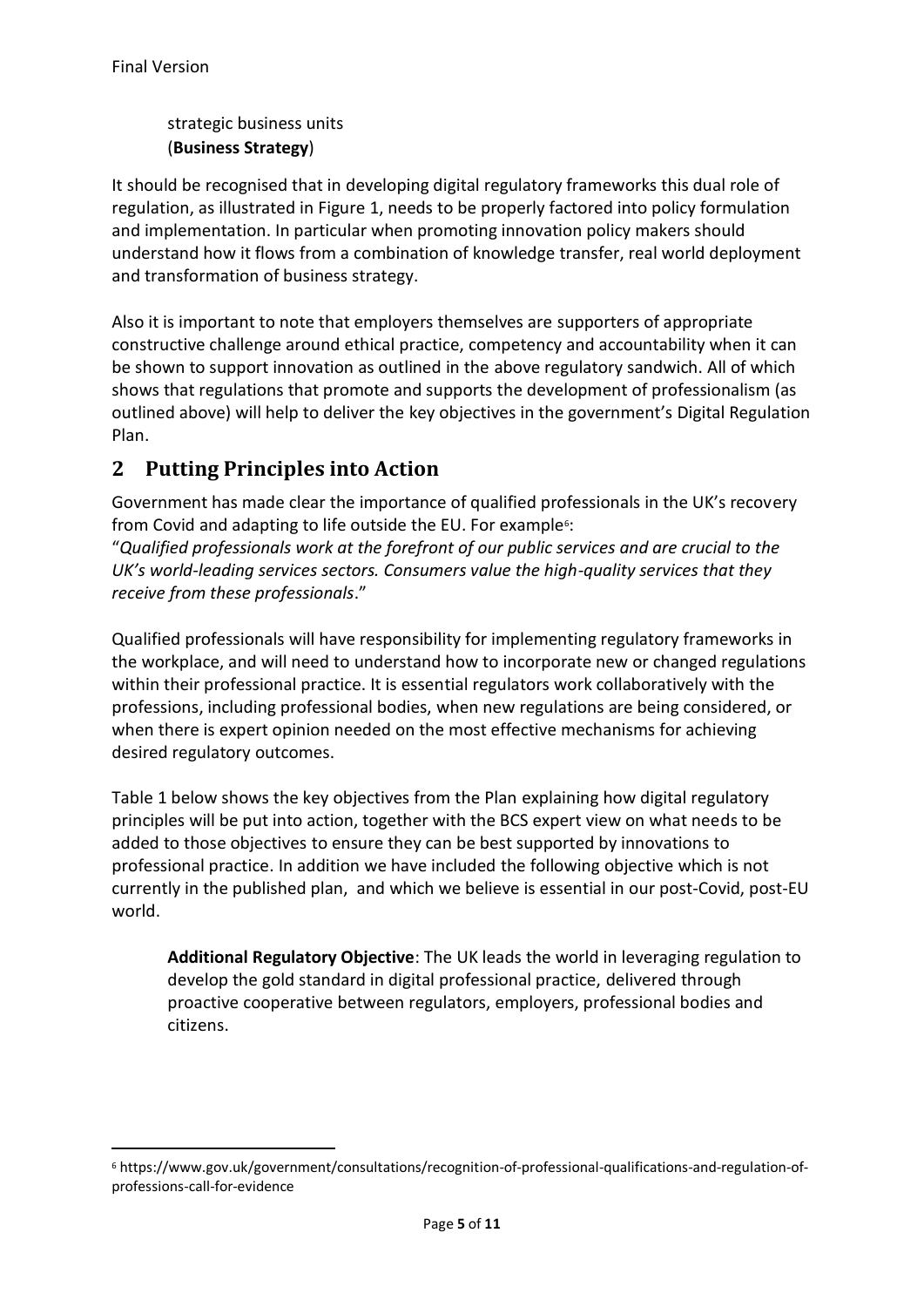| <b>Strategic objectives in the Regulatory Plan</b>                                                                                                               | <b>BCS recommend version</b>                                                                                                                                                                                                                                                         |
|------------------------------------------------------------------------------------------------------------------------------------------------------------------|--------------------------------------------------------------------------------------------------------------------------------------------------------------------------------------------------------------------------------------------------------------------------------------|
| Policymaking should be coherent and pro-<br>innovation by default                                                                                                | Policymaking should be coherent and pro<br>ethical, sustainable and inclusive innovation<br>by default                                                                                                                                                                               |
| New regulations should be designed from<br>the outset with a clear understanding of<br>how they connect into the regulatory<br>ecosystem                         | New regulations should be designed from<br>the outset with a clear understanding of<br>how they connect into the regulatory<br>ecosystem and the wider ecosystem of<br>professional practice, including relevant<br>professional bodies, learned societies and<br>national academies |
| New regulatory functions are assigned<br>coherently across the landscape                                                                                         | New regulatory functions are assigned<br>coherently across the landscape, taking<br>into account how they can support<br>innovations in professional practice that<br>will rapidly implement regulatory changes                                                                      |
| Review existing duties and objectives to<br>ensure they deliver a proportionate and<br>coherent regime                                                           | Review existing duties and objectives to<br>ensure they deliver a proportionate and<br>coherent regime that stimulates enhanced<br>competency, ethical behaviour and<br>accountability                                                                                               |
| Ensure regulators have the capabilities they<br>need to respond quickly to the latest<br>innovations and developments in digital<br>technologies and markets     | Ensure regulators have the capabilities,<br>competencies and capacity they need to<br>respond quickly to the latest innovations<br>and developments in digital technologies<br>and markets                                                                                           |
| Ensure that digital regulators are able to<br>work effectively together to deliver<br>coherent outcomes for industry and<br>consumers                            | Ensure that digital regulators and<br>stakeholders responsible for advancing<br>professional practice are able to work<br>effectively together to deliver coherent<br>outcomes for industry and society                                                                              |
| Shaping open international order, including<br>regulation, norms and digital technical<br>standards - crucial for areas like the fourth<br>industrial revolution | Shaping open international order, including<br>regulation, norms, digital technical<br>standards, and digital professional practice<br>- crucial for areas like the fourth industrial<br>revolution                                                                                  |
| UK supports industry-led, inclusive, multi-<br>stakeholder approaches for the<br>development of technical standards                                              | UK supports industry and profession led,<br>inclusive, multi-stakeholder approaches for<br>the development of technical standards                                                                                                                                                    |
| <additional objective=""></additional>                                                                                                                           | The UK leads the world in leveraging<br>regulation to develop the gold standard in                                                                                                                                                                                                   |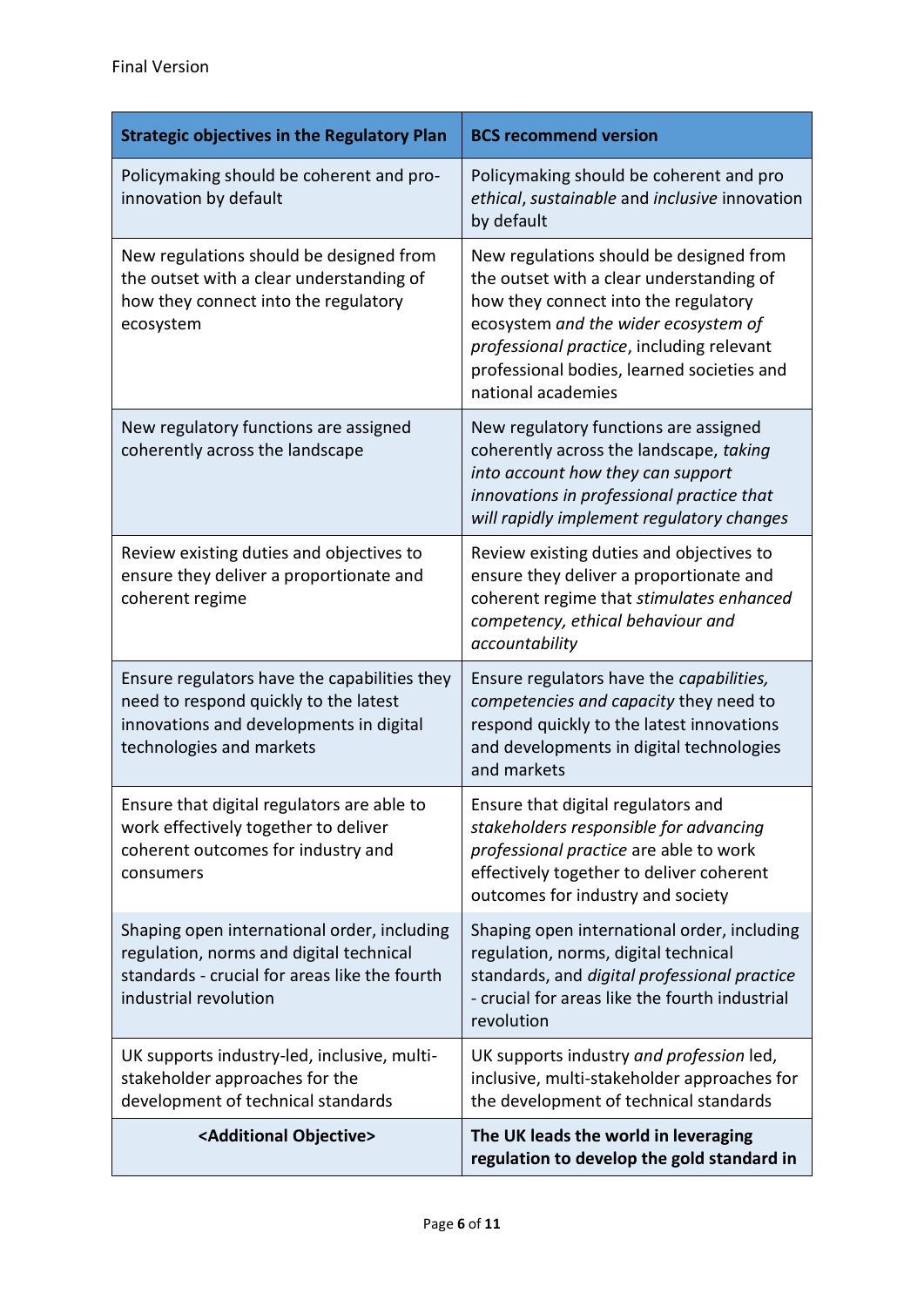|  | digital professional practice, driven<br>through close collaboration with<br>employers, professional bodies and<br>citizens. |
|--|------------------------------------------------------------------------------------------------------------------------------|
|--|------------------------------------------------------------------------------------------------------------------------------|

*Table 1: BCS expert opinion on putting principles into action*

### <span id="page-6-1"></span><span id="page-6-0"></span>**3 Embedding Principles with Regulators**

The Plan includes a set of initiatives that are aimed at embedding the overarching principles within regulatory frameworks. [Table 2](#page-6-2) below shows the key initiatives from the Plan explaining how digital regulatory principles will be embedded with regulators, together with the BCS expert view on what needs to be added to those initiatives to ensure they can be best supported by innovations to professional practice.

| <b>Strategic initiatives in the Regulatory Plan</b>                                                                                                                                                                                                 | <b>BCS recommend version</b>                                                                                                                                                                                                                                                                                                                                              |
|-----------------------------------------------------------------------------------------------------------------------------------------------------------------------------------------------------------------------------------------------------|---------------------------------------------------------------------------------------------------------------------------------------------------------------------------------------------------------------------------------------------------------------------------------------------------------------------------------------------------------------------------|
| Establishing the new Digital Markets Unit to<br>drive competition across digital markets                                                                                                                                                            | Establishing the new Digital Markets Unit to<br>drive competition across digital markets so<br>that they favour organisations and<br>professionals that are highly competent,<br>ethical and accountable                                                                                                                                                                  |
| Ofcom to oversee the new online harms<br>regime                                                                                                                                                                                                     | Ofcom to oversee the new online harms<br>regime, working collaboratively with<br>stakeholders concerned with developing<br>professional practice in this area                                                                                                                                                                                                             |
| The recently-formed Digital Regulation<br>Cooperation Forum, a voluntary forum<br>comprising the CMA, FCA, ICO and Ofcom,<br>where one priority area is service design,<br>algorithmic processing, advertising<br>technology and service encryption | The recently-formed Digital Regulation<br>Cooperation Forum, a voluntary forum<br>comprising the CMA, FCA, ICO and Ofcom,<br>where one priority area is service design<br>and development, algorithmic processing<br>and algorithmic decision making,<br>advertising technology and service<br>encryption, with an emphasis on ensuring<br>they are ethical and inclusive |
| Exploring whether to establish additional<br>duties for digital regulators to consult and<br>cooperate with each other, to enhance<br>regulatory coordination on digital issues<br>and help ensure it remains an ongoing<br>priority                | Exploring whether to establish additional<br>duties for digital regulators to consult and<br>cooperate with each other and other key<br>stakeholders responsible for advancing<br>professional practice, to enhance<br>regulatory coordination on digital issues<br>and help ensure it remains an ongoing<br>priority                                                     |

<span id="page-6-2"></span>*Table 2: BCS expert opinion on embedding principles with regulators*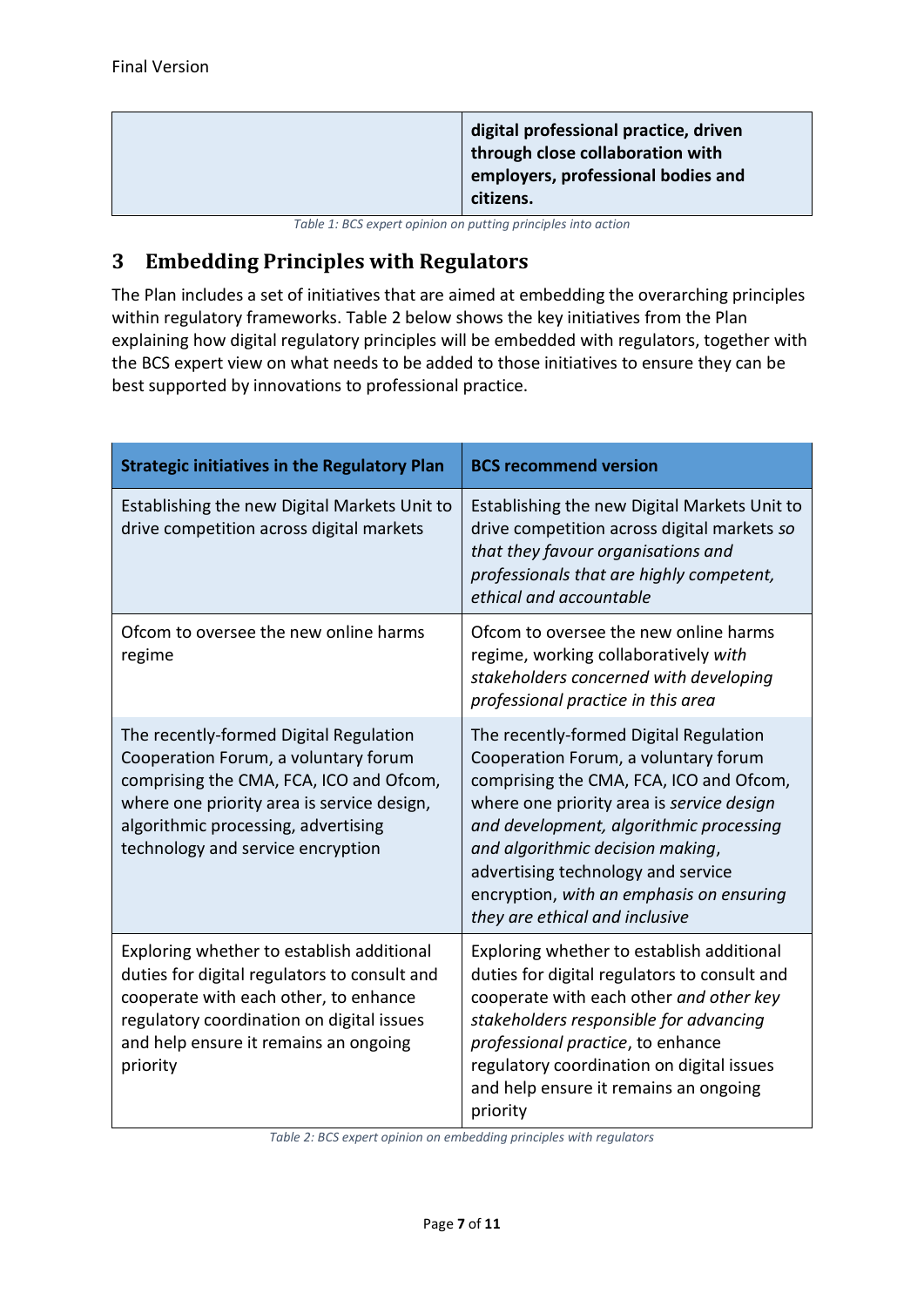#### <span id="page-7-0"></span>**4 Sustainability**

It is critical that all government policies reference the need for global decarbonisation, and how the policy will support that outcome.

According to The Royal Society's 2020 report<sup>7</sup>, Digital technology and the planet: Harnessing computing, "*to achieve net zero nearly a third of the 50 per cent carbon emissions reductions the UK needs to make by 2030 could be achieved through existing digital technology*". For that to happen will require globally harmonised digital standards to ensure high quality data and professional practice is established across the globe.

As current Chair of the G7 and host of the COP26 summit, the UK is in a unique position to lead the global efforts towards a green and sustainable future. The UK should work with regulators from all governments participating in both the G7, the G20 and COP26 to seize this unique opportunity for international collaboration to make visible and tangible commitments to Green IT and responsible computing both at home and internationally through appropriate internationally aligned regulatory frameworks. This should be a priority objective in the Digital Regulation Plan.

<sup>7</sup> https://royalsociety.org/topics-policy/projects/digital-technology-and-the-planet/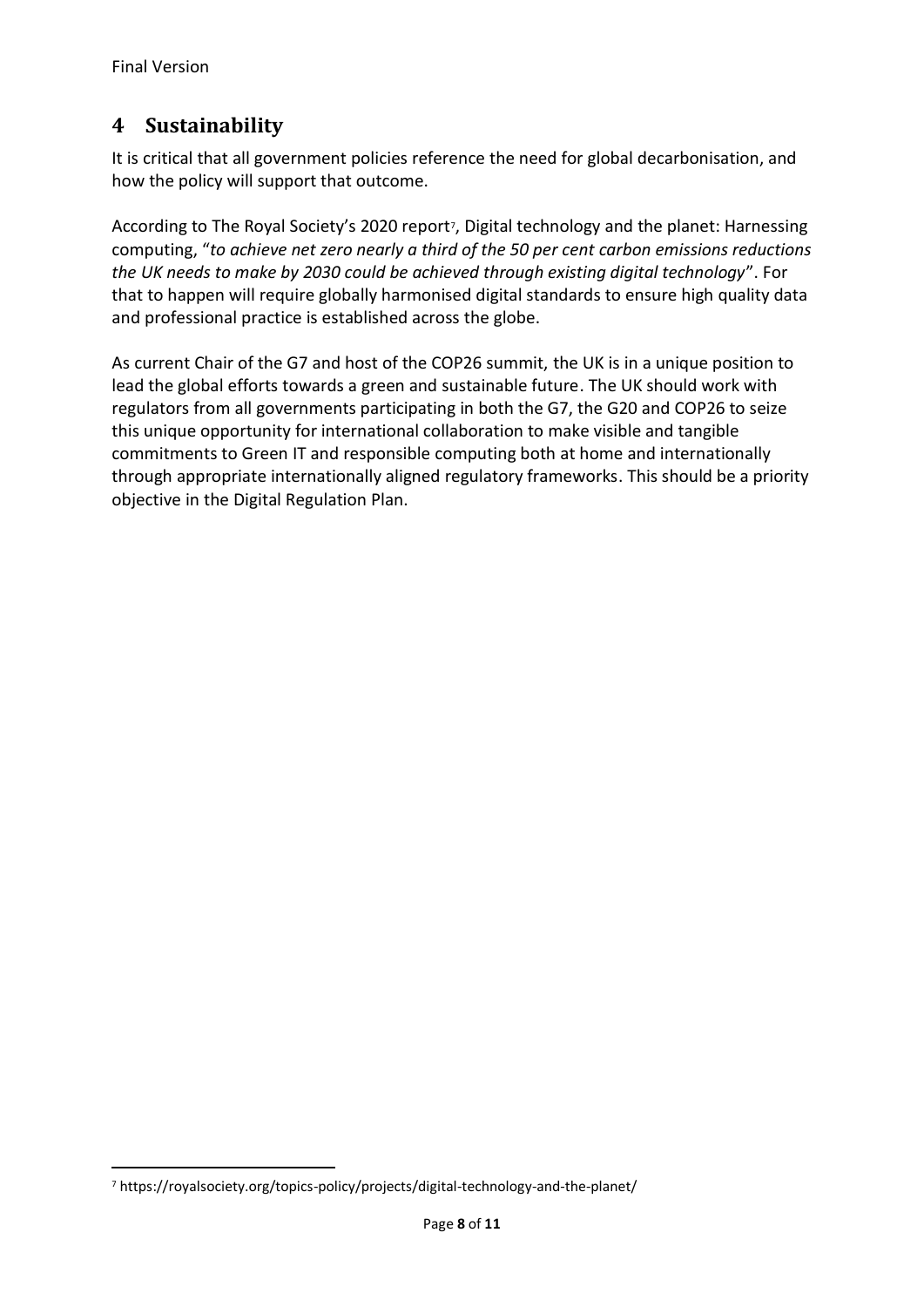#### <span id="page-8-0"></span>**5 Annex: Public Trust Survey**

We commissioned YouGov to conduct two national surveys in 2020 of representative samples of the UK adult population across all devolved nations to find out how badly public trust in information technologies, such as for example AI, had been eroded. We include the results of the surveys in this document to reinforce the need for digital regulation to support building public trust.

The headline results from those surveys were:

- Over half (53%) of UK adults have **no faith** in any organisation to use algorithms when making judgements about them<sup>8</sup>, in issues ranging from education to welfare decisions.
- 63% of UK adults **disagree** with the statement "*Students graduating with a computer science university degree are qualified to write software that makes life decisions about people*"
- 62% of UK adults believe someone who for a living develops computer software that can significantly affect people's lives should be qualified as a government-approved **Chartered professional**

The following lists the detailed questions and responses from those surveys. **Question**: Which, if any, of the following organisations do you trust to use algorithms to make decisions about you personally:

| <b>Base: All UK adults</b>                                                    | 2076 |
|-------------------------------------------------------------------------------|------|
| The Government                                                                | 10%  |
| Social media companies (e.g. Facebook, Instagram etc.)                        | 8%   |
| 'Big Tech' companies (e.g. Apple, Google etc.)                                | 11%  |
| Financial services (e.g. banks, insurance companies etc.)                     | 16%  |
| Health and social care (e.g. the NHS, private health care, the council etc.)  | 17%  |
| <b>Armed Forces</b>                                                           | 7%   |
| The education sector                                                          | 7%   |
| The police                                                                    | 11%  |
| <b>Social Services</b>                                                        | 7%   |
| National Security and Intelligence services                                   | 12%  |
| Housing associations                                                          | 6%   |
| Other                                                                         | 1%   |
| Don't know                                                                    | 16%  |
| I do not trust any organisations to use algorithms to make decisions about me | 53%  |

<sup>8</sup> https://www.bcs.org/more/about-us/press-office/press-releases/the-public-dont-trust-computer-algorithmsto-make-decisions-about-them-survey-finds/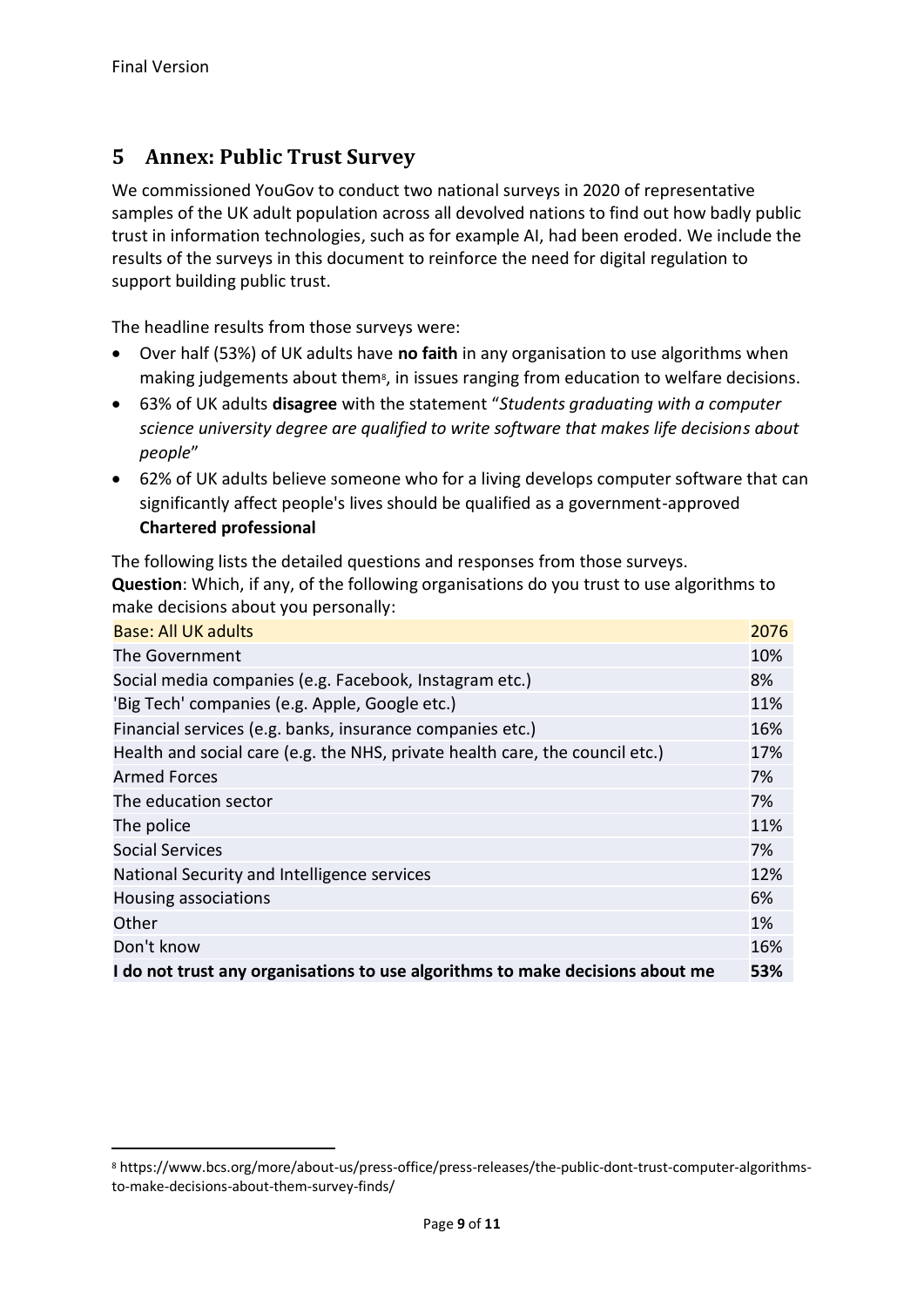**Question**: Who, if anyone, do you think should be responsible for ensuring that digital technology is used to solve ethical issues?

| <b>Base: All UK adults</b>                                | 2063 |
|-----------------------------------------------------------|------|
| Politicians                                               | 22%  |
| <b>Universities</b>                                       | 18%  |
| Technology companies (e.g. Apple, Google etc.)            | 23%  |
| An independent regulating body                            | 59%  |
| The individual computer programmer                        | 13%  |
| Other                                                     | 3%   |
| Don't know                                                | 13%  |
| I do not think anyone should have responsibility for this | 14%  |

**Question**: To what extent do you agree or disagree with the following statement? "Students graduating with a computer science university degree are qualified to write software that makes life decisions about people"

| Base: All UK adults  | 2063 |
|----------------------|------|
| Strongly agree       | 2%   |
| Tend to agree        | 16%  |
| Tend to disagree     | 32%  |
| Strongly disagree    | 31%  |
| Don't know           | 19%  |
| <b>Net: Agree</b>    | 18%  |
| <b>Net: Disagree</b> | 63%  |

**Question**: To what extent do you agree or disagree with the following statement: "Someone who develops computer software for a living that can significantly affect people's lives, should be qualified as a government-approved Chartered professional"

| <b>Base: All UK adults</b> | 2063 |
|----------------------------|------|
| Strongly agree             | 22%  |
| Tend to agree              | 40%  |
| Tend to disagree           | 11%  |
| Strongly disagree          | 6%   |
| Don't know                 | 21%  |
| <b>Net: Agree</b>          | 62%  |
| Net: Disagree              | 17%  |
|                            |      |